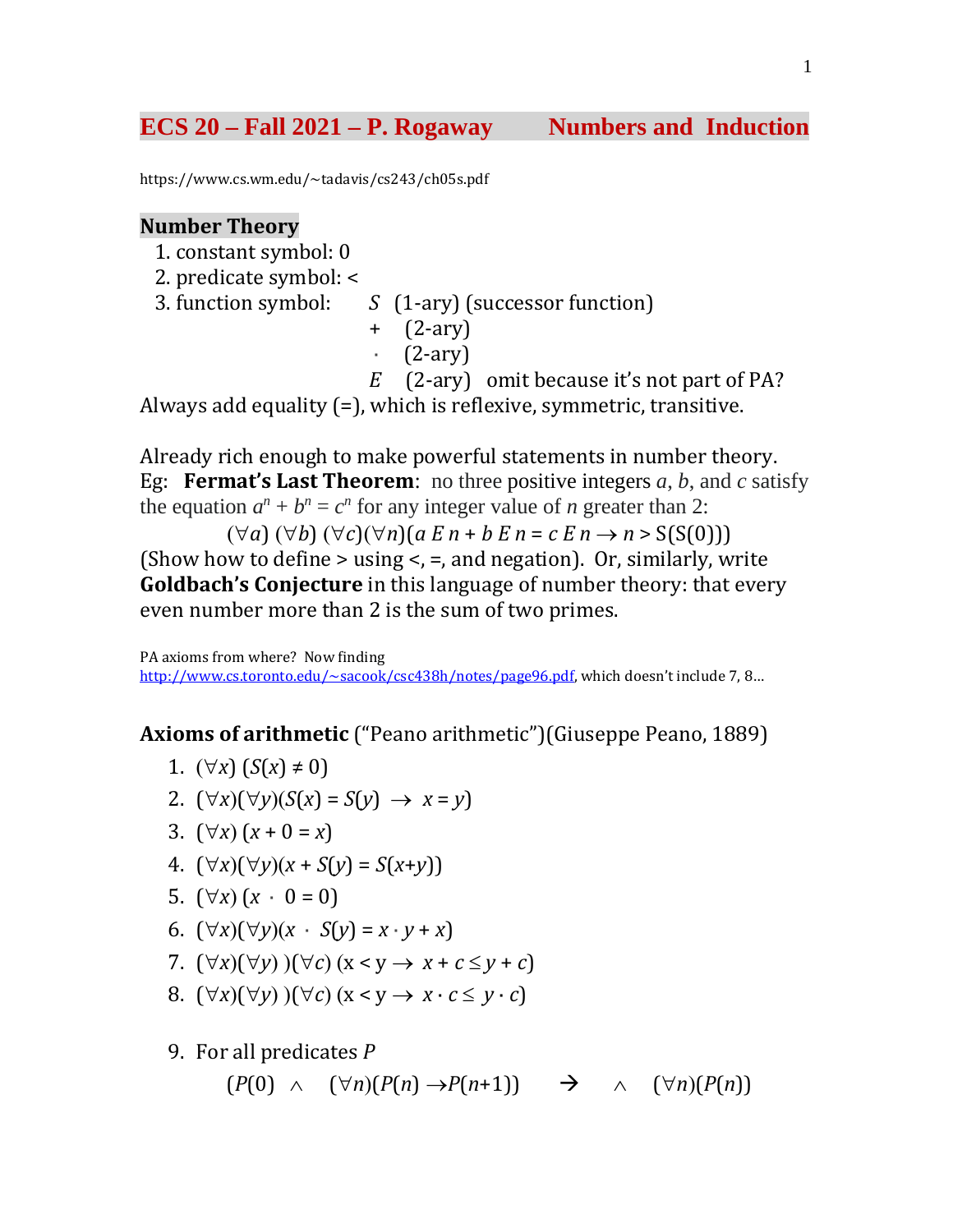*Not a 1st order property*

Alternatively: If a **set** contains zero and the successor of every **[number](http://www.britannica.com/EBchecked/topic/422286/number)** is in the set, then the set contains the natural numbers. This form does not seem as directly useful.

**Principle of mathematical induction** *Different statement*

```
To prove a proposition P(n) for all integers n \geq n_0:
```

```
1) Prove P(n_0) (Basis)
```
2) Prove that  $P(n) \rightarrow P(n+1)$  for all  $n > n_0$  (Inductive step) *(Inductive assumption)*

The above sounds slightly more general (because I let you start at *n*0), but easily seen to be equivalent.

Also equivalent: "**strong**" form of induction: To prove a proposition  $P(n)$  for all integers  $n \ge n_0$ : 1) Prove  $P(n_0)$  (Basis) 2) Prove that  $(P(1) \wedge ... \wedge P(n)) \rightarrow P(n+1)$  for all  $n > n_0$  (inductive **step)** 

Again equivalent. Sometimes easier to apply. The stronger inductive assumption may make it easier to get the conclusion.

**EXAMPLE 0**: Prove that the sum of the first *n* integers *n*(*n*+1)/2. Do this in two ways, either: (a) pictorially; (b) by induction. But where does the formula come from? Options: (i) write a table; (ii) use a definite integral to help make a guess; (iii) solve a system of equations using values from table.

**EXAMPLE 1**: Prove that the sum of the **odd** integers 2 .. 2*n*-1 is *n*<sup>2</sup>  $1 + 3 + ... + (2n-1) = n^2$ .

**Basis**: *n*=1, check

**Inductive step**: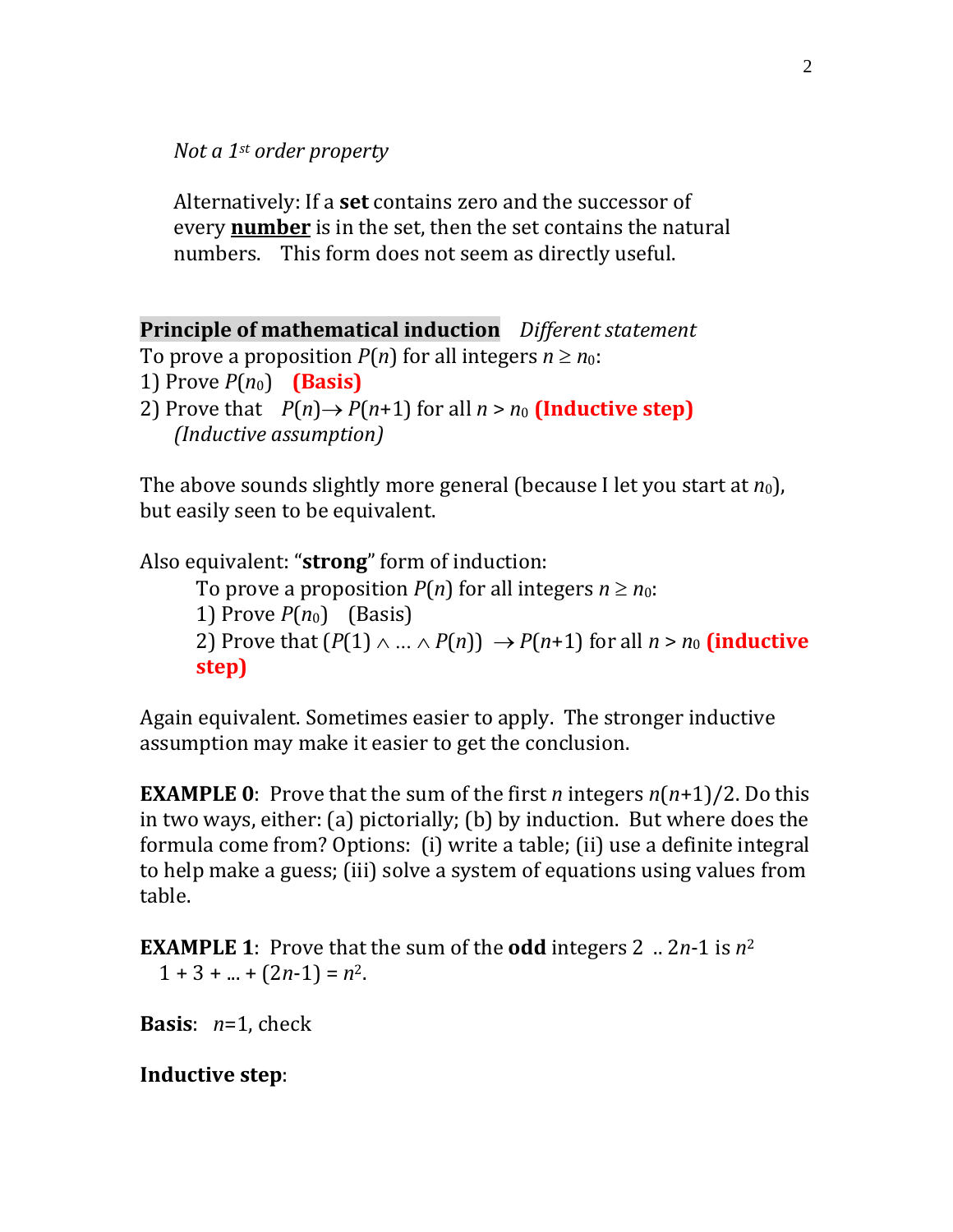$$
1+3+ ... (2n-3) = (n-1)2+ 2n-1 = +2n-1= n2 - 2n + 1 + 2n - 1 = 1= n2
$$

**EXAMPLE 2:** Use induction to prove that  $n^2+n$  is always even (divisible by 2).

*Basis*: n=0: fine. *Inductive step*: Assume that the statement is true for  $n = k$ . Thus,  $k^2 + k$  is even. That is,  $k^2+k = 2j$  for some integer *j*. Now what about  $(k+1)^2+(k+1)$  – is it necessarily even?? Expanding out, this expression is  $k^2 + 2k + 1$  +  $k + 1 = k^2 + 3k + 2$  =  $k^2 + k$  +  $2k + 2$  $= 2j + 2k + 2 = 2(j+k+1)$ 

so it is even

Now, write  $k2+k\{k^2\}$  + kk2+k as part of an equation which denotes that it is divisible by 222.

**EXAMPLE 3**. Sam's Dept. Store sells envelopes in packages of 5 and 12. Prove that, for any  $n \geq 44$ , the store can sell you exactly *n* envelopes. [GP, p.147]

Basis:  $44 = 2(12) + 4(5)$ <br> $45 = 9(5)$  $45 =$  $46 = 3(12) + 2(5)$ ?...?

**SUPPOSE:** It is possible to buy *n* envelopes for some  $n \ge 44$ . **SHOW**: It is possible to buy *n*+1 envelopes

| 123456789012345678901234567890123456789012345678901234567890 |  |  |  |  |  |  |  |  |    |
|--------------------------------------------------------------|--|--|--|--|--|--|--|--|----|
| $\Omega$<br>$\sim$ $\sim$ $\sim$ $\sim$ $\sim$               |  |  |  |  |  |  |  |  | -6 |

• If purchasing **at least** 7 packets of 5: **trade in seven packets of five** for **three packets of 12**: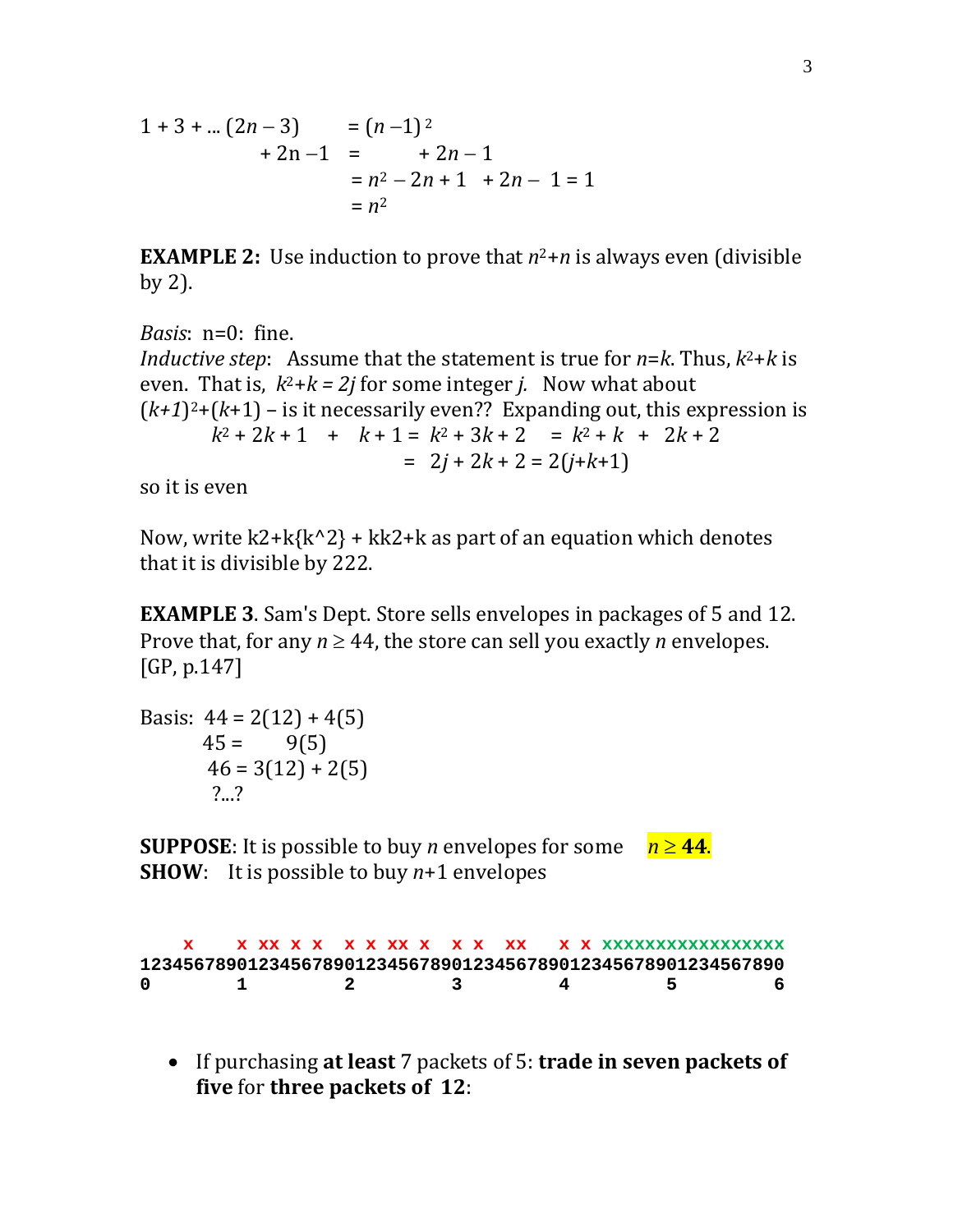$7(5) \rightarrow 3(12)$ <br>35 36 35

• If purchasing **fewer** than 7 packets of 5: i.e., purchasing **at most** 6 packets of 5, so **at most 30** of the envelopes are in packets of 5; so what remains are ≥ **44 - 30 = 14 envelopes** being bought in packets of 12, so ≥ 2 packets of twelve. So take **2 of the packets of 12** (i.e., 24 envelopes) and **trade them for 5 packets of 5:**  $2(12) \rightarrow 5(5)$ <br>24 25 24 25

**EXAMPLE 4:** Show that you can tile **any** "punctured"  $2^n \times 2^n$  grid by *triominoes* https://undergroundmathematics.org/divisibility-and *triominoes* [https://undergroundmathematics.org/divisibility-and](https://undergroundmathematics.org/divisibility-and-induction/triominoes/solution)[induction/triominoes/solution](https://undergroundmathematics.org/divisibility-and-induction/triominoes/solution)

#<br>## (may be rotated)

Illustrate and prove, dividing board in into four  $2^n \times 2^n$  to prove. Puncture the  $2^{n+1} \times 2^{n+1}$  grid; tile that one of the four subgrids (by inductive assumption); puncturing three the three near-center center points (for the three  $2^n \times 2^n$  pieces that lacking the puncture); recurse on those three pieces; add one more tromino.

**EXAMPLE 5:** Fundamental theorem of arithmetic. – Almost verbatim from [https://www.cs.wm.edu/~tadavis/cs243/ch05s.pdf](https://www.cs.wm.edu/%7Etadavis/cs243/ch05s.pdf) An example of "strong" induction".

*Claim*: if *n* is an integer greater than 1, then *n* can be written as the [unique] product of primes. Solution: Let  $P(n)$  be the proposition that *n* can be written as a product of primes. // Leave uniqueness for later, or omit it.

*Basis: P(2)* is true since 2 itself is prime.

*Inductive step*: The inductive hypothesis is *P*(*j*) is true for all integers *j* with  $2 \leq j \leq k$ . To show that  $P(k + 1)$  must be true under this assumption. Two cases need to be considered: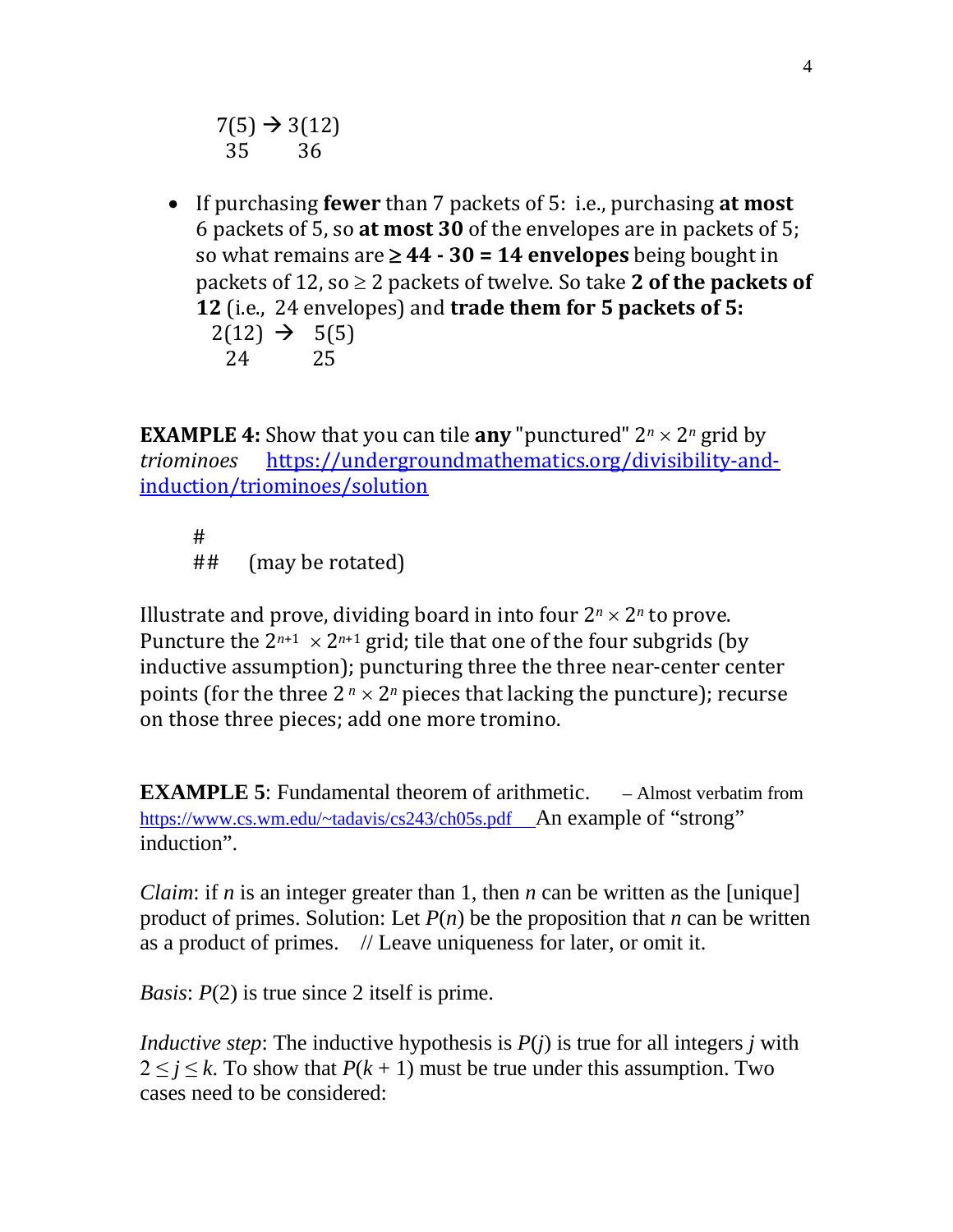• If  $k + 1$  is prime, then  $P(k + 1)$  is true.

• Otherwise,  $k + 1$  is composite and can be written as the product of two positive integers *a* and *b* with  $2 \le a \le b < k + 1$ . By the inductive hypothesis *a* and *b* can be written as the product of primes and therefore  $k + 1$  can also be written as the product of those primes. Hence, it has been shown that every integer greater than 1 can be written as the product of primes.

### *Uniqueness:*

Let *N* be the *smallest* number that can be written in *two different ways* as the product of primes. Those two ways can have no prime in common or else we'd divide by it and have a smaller number that could be written in two different ways as the product of primes. Thus

$$
N=p_1 p_2 \dots p_m=q_1 q_2 \dots q_n
$$
  
=  $p_1 P=q_1 Q$ 

Where  $p_1 < q_1$  and the primes on the left, listed in increasing order, are disjoint from those on the right, also listed in increasing order. Now

$$
(q_1-p_1)\ Q\ <\ N
$$

I claim that  $(q_1 - p_1) Q$  is a multiple of  $p_1$ , namely

because

$$
p_1 P - p_1 Q = N - p_1 Q
$$

 $p_1 (P - Q) = (q_1 - p_1) Q$ 

and

$$
(q_1-p_1) Q = q_1 Q - p_1 Q = N - p_1 Q.
$$

By the unique factorization of number less than  $N$  we know that  $p_1$  must occur in the factorization of  $(q_1 - p_1)$  or in the factorization of *Q*.

- The first is impossible because if  $p_1$  divides  $q_1 p_1$  then it divides  $q_1$ , but  $p_1$  and  $q_1$  are distinct primes.
- The second is impossible because the factors of *Q* were bigger than (as well as distinct from)  $p_1$

Done.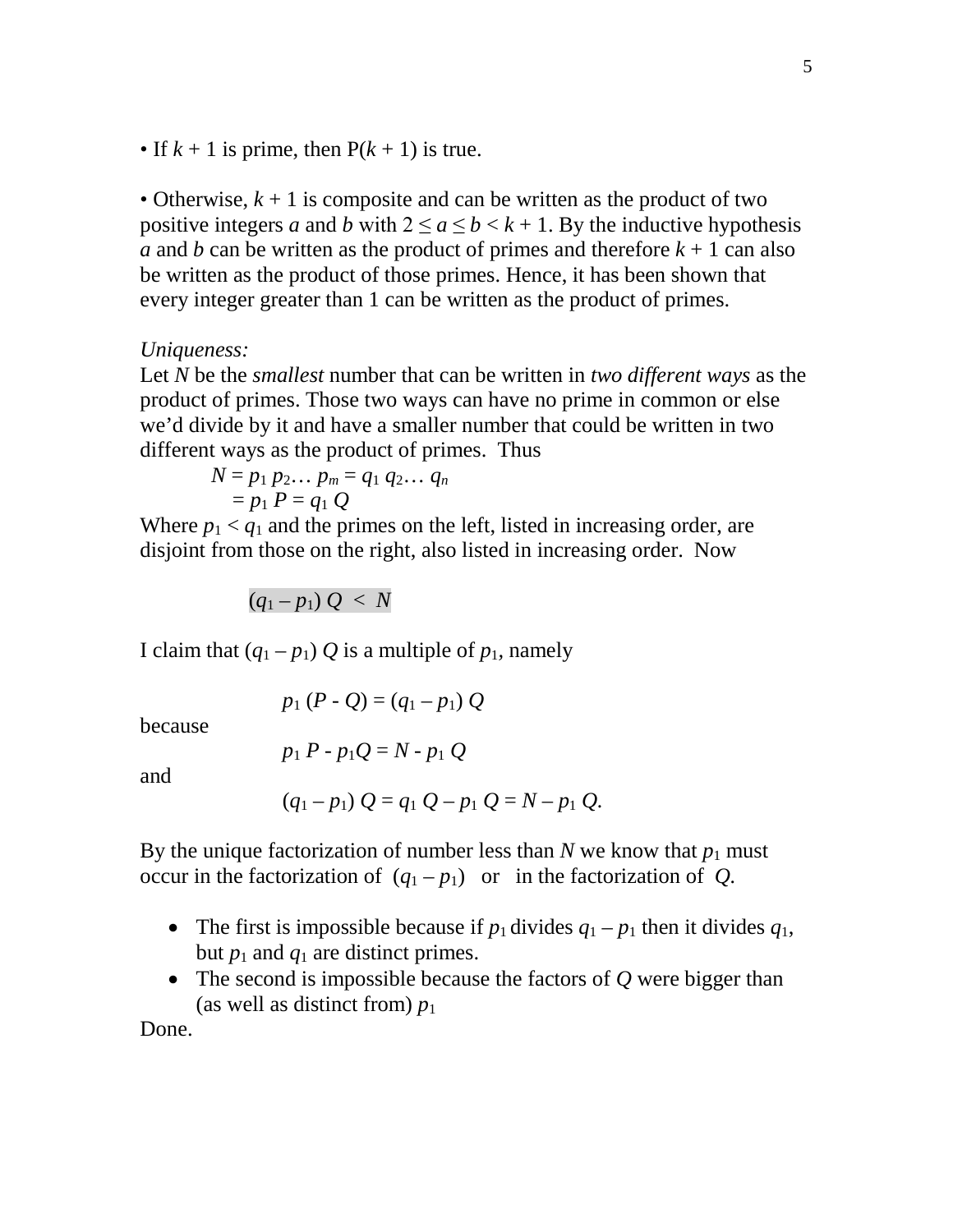The fundamental theorem of arithmetic is useful. We routinely like to think of numbers in terms of their prime factorization. Many questions become easier if presented a number in this form. Example:

How many factors does 360 have? First, write 360 in its prime factorized form:  $360 = 2^3 \cdot 3^2 \cdot 5$ A factor must be of the form 2a 3b 5c where *a*∈[0..3], *b*∈ [0..2], *c*∈[0..1]. So the number of factors 360 has is 4 **·** 3**·** 2 = 24.

If I asked you how many factors  $2450250000 = 2^4 3^4 5^6 11^2$  has, you would answer …. 5 **·** 5 **·** 7**·** 3 = 525

Is 1873215592 a square? No, because you can divide it by 2 three times, but no no more, so the factorization is 23 **·** *M* where the prime factorization of *M* has no 2s in it; and a number is going to be a square iff all the powers of primes in the prime factorization are *even*.

## **EXAMPLE 6**: Cake cutting

See [http://www.cs.berkeley.edu/~daw/teaching/cs70-s08/notes/n8.pdf](http://www.cs.berkeley.edu/%7Edaw/teaching/cs70-s08/notes/n8.pdf) for a nice writeup

- 1. If  $n = 2$ , use the cut-and-choose protocol. Otherwise:
- 2. The first *n*−1 participants divide the cake by recursively invoking this procedure.
- 3. For i = 1,2,...,*n*−1, do:
	- a) Participant *i* divides her share into *n* pieces she considers of equal worth (by her measure).
	- b) Participant n collects whichever of those n pieces he considers to be worth most (by his measure).

Number of cuts:

 $T(n) = T(n-1) + (n-1)^2$ 

1 2 3 4 5 6 0 1 5 14 30 55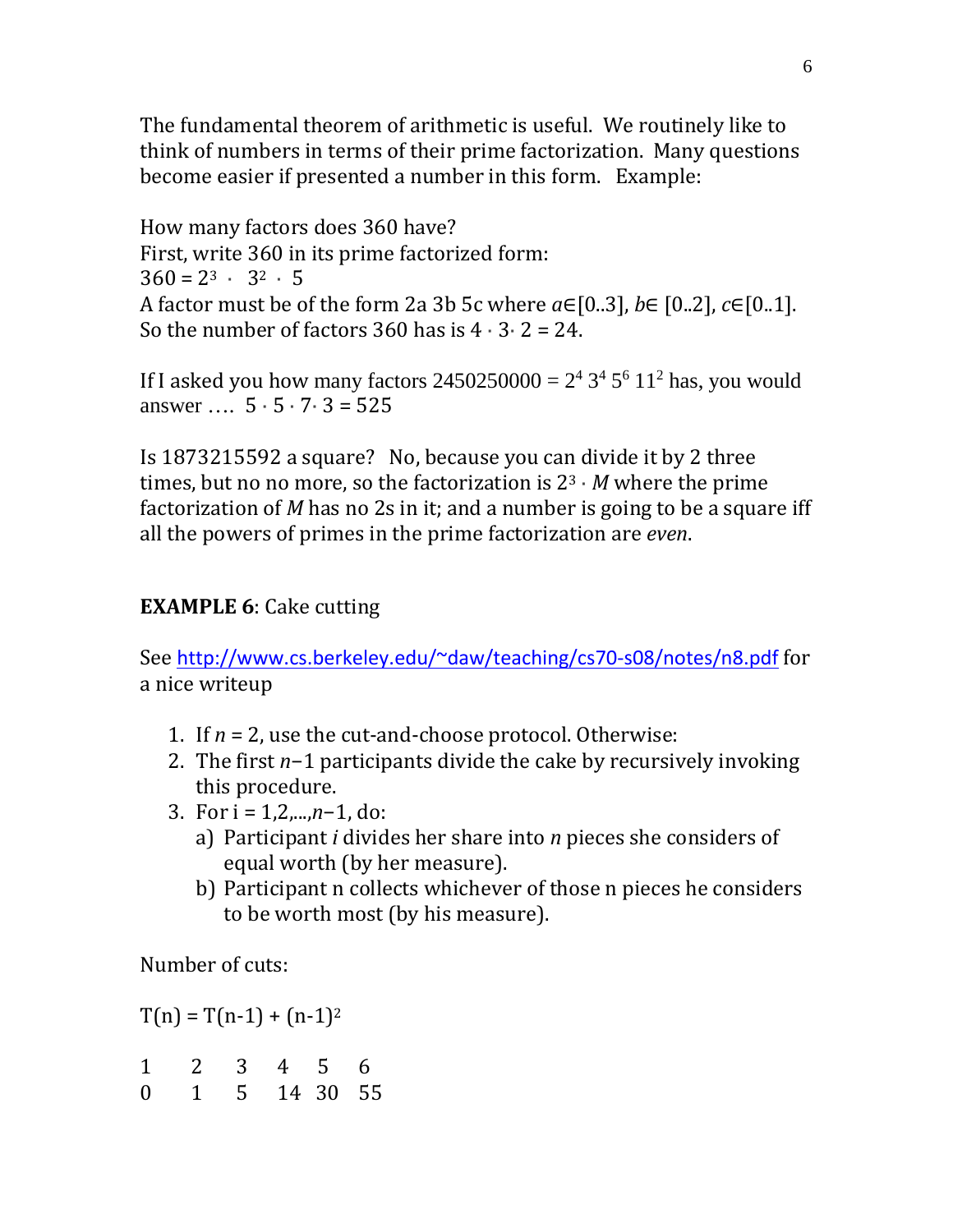$$
T(n) = T(n-1) + (n-1)^2
$$
  
= T(n-2) + (n-1)<sup>2</sup> + (n-2)<sup>2</sup>  
= T(n-3) + (n-1)<sup>2</sup> + (n-2)<sup>2</sup> + (n-3)<sup>2</sup>  
= T(n-3) + (n-1)<sup>2</sup> + (n-2)<sup>2</sup> + (n-3)<sup>2</sup>  
= 1 + 2<sup>2</sup> + 3<sup>2</sup> + 4<sup>2</sup> + ... + (n-1)<sup>2</sup>  
approx. Integral\_1<sup>^</sup>n x2 approx n<sup>3</sup>/3

$$
\sum_{i=1}^n i^2 \ = \ 1^2 + 2^2 + \cdots + n^2 \ = \ \frac{n(n+1)(2n+1)}{6}.
$$

Prove by induction.